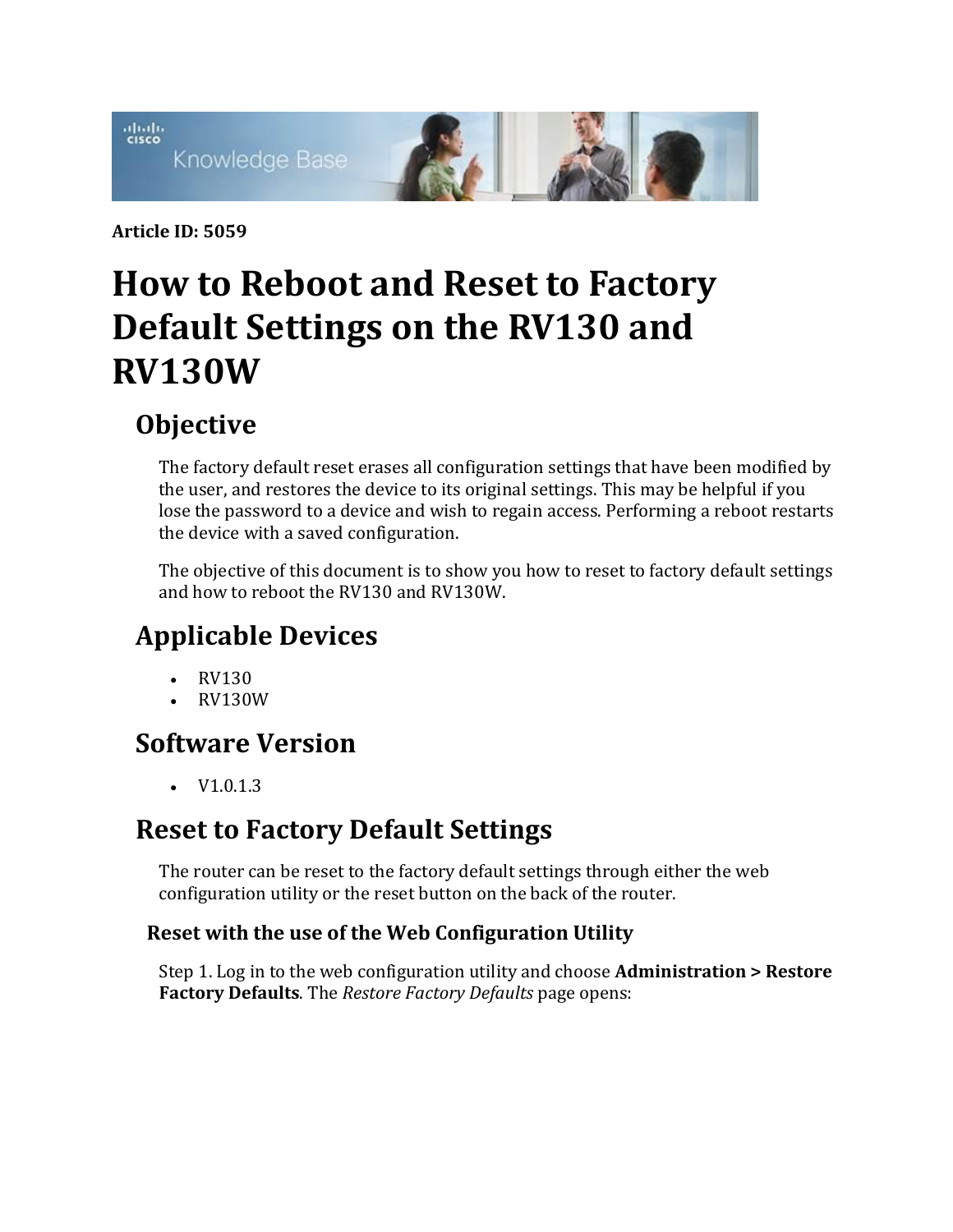# **Restore Factory Defaults** To reboot the system and return to factory default settings, click 'Default' button. Default

Step 2. To reset the device, click the **Default** button. This will erase all current configurations.

| <b>Restore Factory Defaults</b>                                                                 |  |
|-------------------------------------------------------------------------------------------------|--|
| To reboot the system and return to factory default settings, click 'Default' button.<br>Default |  |
|                                                                                                 |  |
|                                                                                                 |  |

Step 3. A confirmation window appears. Click **Yes** to continue.



Step 4. After the reboot is completed, login with the default credentials. The default username is *cisco* and the default password is *cisco*.

#### **Hardware Reset**

Step 1. Press the Reset button located at the back of the device with a pin for approximately 15 seconds or until the power light on the front of the device starts flashing.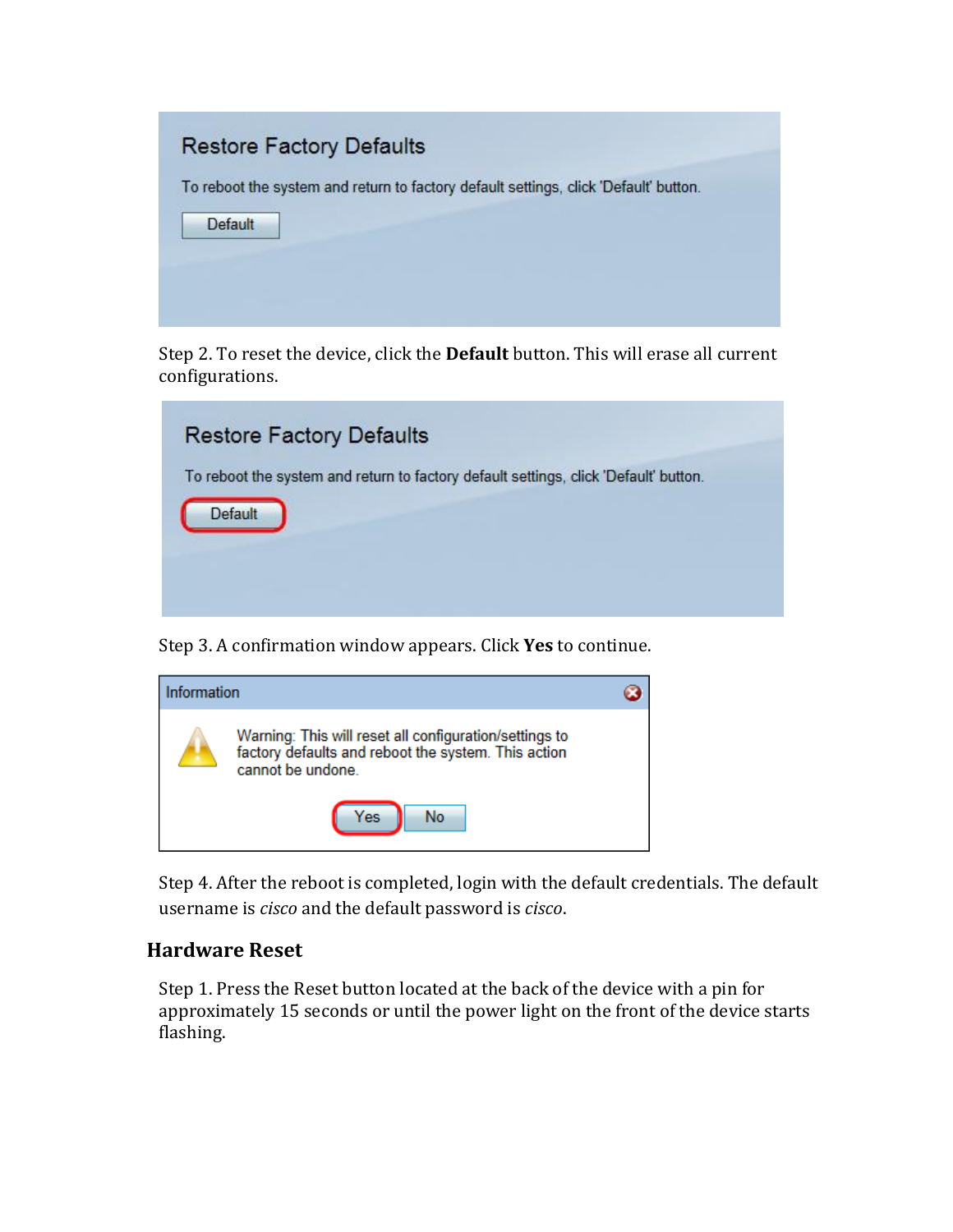

The Router reloads and is set to the default configuration settings.

Step 2. Login with the default credentials. The default username is *cisco* and the default password is *cisco*.

### **Rebooting the Device**

The router can be reset to the factory default settings through either the web configuration utility or the power button on the back of the router.

### **Reboot with the use of the Web Configuration Utility**

Step 1. Log in to the web configuration utility and choose **Administration > Reboot**. The *Reboot* page opens:

| Reboot                                                       |
|--------------------------------------------------------------|
| To reboot device, click 'Reboot' button.                     |
| Reboot                                                       |
|                                                              |
|                                                              |
| Step 2. Click the <b>Reboot</b> button to reboot the device. |

Reboot To reboot device, click 'Reboot' button. Reboot